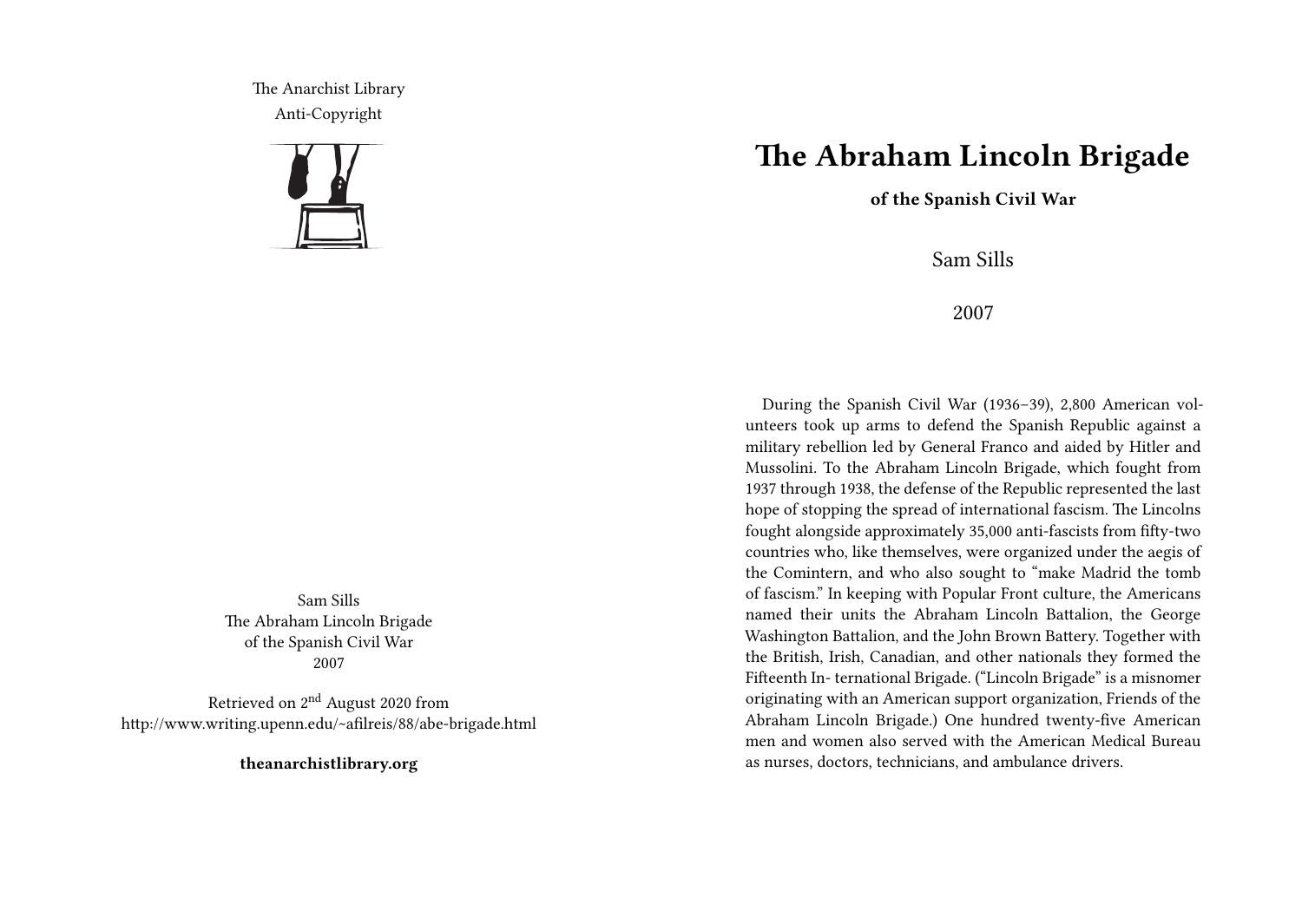The conviction that made volunteering for a war against fascism possible was born from the economic calamity and political turmoil of the 1930s. Like many during the Great Depression, the young volunteers had an experience of deprivation and injustice that led them to join the burgeoning student, unemployed, union, and cultural movements that were influenced by the Communist Party (CP) and other Left organizations. Involvement in these groups exposed them to a Marxist and internationalist perspective and, with their successes in galvanizing people to conscious, political action, gave rise to a revolutionary elan.

American radicalism was spurred by the appearance of profascist groups like the Liberty League, and the expansion of fascism abroad. With Japan's invasion of Manchuria in 1931, Hitler's ascendance in 1933, and Italy's assault on Ethiopia in 1934–all accomplished without hindrance from the governments of the West– the CP responded with the coalition-building strategy of the Popular Front, attracting thousands of aroused citizens directly into its ranks or into "front" organiza- tions. When four right-wing Spanish generals, with German and Italian support, attacked the legally elected government on July 19, 1936, a desire to confront fascism in Spain swept through the progressive communities in Europe and the Americas. Within weeks, militant German, French, and Italian anti-fascists were fighting in Madrid. By January 1937, despite a State Department prohibition against travel to Spain, Americans were crossing the Pyrenees.

The Lincolns came from all walks of life, all regions of the country, and included seamen, students, the unemployed, miners, fur workers, lumberjacks, teachers, salesmen, athletes, dancers, and artists. They established the first racially integrated military unit in U.S. history and were the first to be led by a black commander. At least 60 percent were members of the Young Communist League or CP. "Wobblies" (members of the Industrial Workers of the World or "IWW"), socialists, and the unaffiliated also joined. The Social-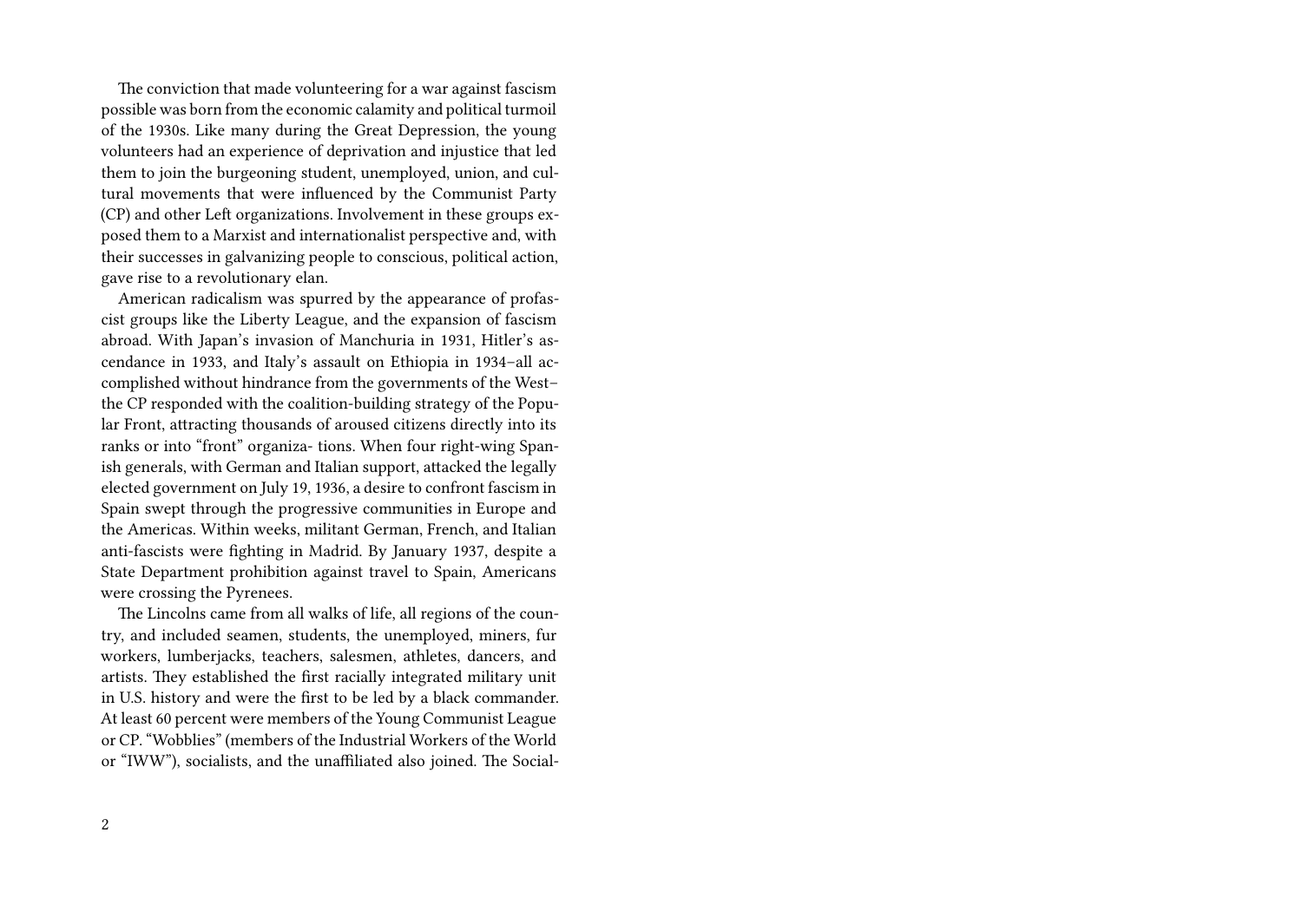ists formed their own [Eugene] Debs Column for Spain, but open recruitment brought on government suppression.

The reaction of Western governments to the war was ambivalent and duplicitous. They agreed to a nonintervention pact and the United States embargoed aid to the Spanish belligerents, policies intended to de-escalate the war but whose selective enforcement undermined the Republic. While Germany and Italy supplied Franco with troops, tanks, submarines, and a modernized air force (the first to bomb open cities, most notably Guernica), the nonintervention policy only prevented arms from reaching the Republic. General Motors, Texaco, and other American corporations further assisted Franco with trucks and fuel. The Soviet Union and Mexico were the only governments to sell armaments to the Republic, although much of them were impounded at the French border. Throughout the war, a vociferous political and cultural movement in America rallied to the Republic by raising money for medical aid and demanding an end to the embargo. Such participants as Albert Einstein, Dorothy Parker, Gene Kelly, Paul Robeson, Helen Keller, A. Philip Randolph, and Gypsy Rose Lee reflected the wide base of support for the Republican cause.

Self-motivated and ideological, the Lincolns attempted to create an egalitarian "people's army"; officers were distinguished only by small bars on their berets and in some cases rank-and-file soldiers elected their own officers. Traditional military protocol was shunned, although not always successfully. A political commissar explained the politics of the war to the volunteers and tended to their needs and morale. The Lincoln Brigade helped ease the pressure on Madrid, giving the Republic time to train and organize its own popular army. The subject of respectful news reports by such writers as Ernest Hemingway, Herbert Matthews, Martha Gellhorn, and Lillian Hellman, the brigade helped strengthen anti-fascist opinion in the United States. Yet the Lincolns and the Republican military, fighting with inadequate weaponry, could not withstand the forces allied against them. By the end, the